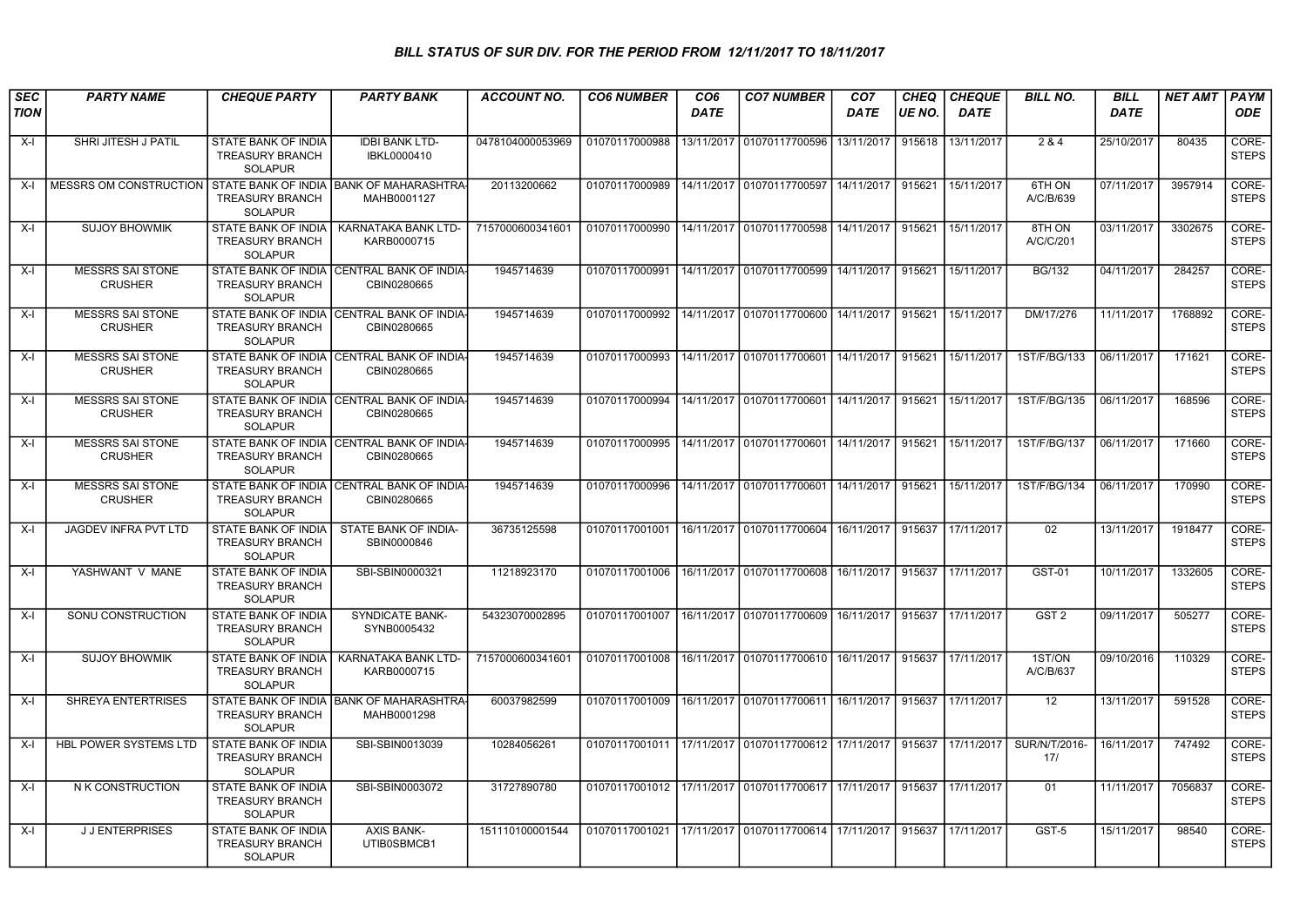| X-l    | <b>MESSRS SHREE</b><br><b>CONSTRUCTION</b> | <b>TREASURY BRANCH</b><br><b>SOLAPUR</b>                               | STATE BANK OF INDIA BANK OF MAHARASHTRA<br>MAHB0000627 | 20091901872 |                                                                                 | 01070117001024 17/11/2017 01070117700616 17/11/2017                   |            | 915637 | 17/11/2017        | gst-01             | 17/11/2017 | 11129355 | CORE-<br><b>STEPS</b> |
|--------|--------------------------------------------|------------------------------------------------------------------------|--------------------------------------------------------|-------------|---------------------------------------------------------------------------------|-----------------------------------------------------------------------|------------|--------|-------------------|--------------------|------------|----------|-----------------------|
| X-l    | ARYAN CONSTRUCTION &<br>supplier           | STATE BANK OF INDIA<br><b>TREASURY BRANCH</b><br><b>SOLAPUR</b>        | STATE BANK OF INDIA-<br>SBIN0014794                    | 32072225184 | 01070117001025 17/11/2017 01070117700618 17/11/2017                             |                                                                       |            |        | 915637 17/11/2017 | 1ST ON<br>A/C/DM17 | 19/11/2017 | 625112   | CORE-<br><b>STEPS</b> |
| X-II   | <b>KISAN GANGARAM</b><br><b>DAHIHANDE</b>  | STATE BANK OF INDIA<br><b>TREASURY BRANCH</b><br><b>SOLAPUR</b>        | STATE BANK OF INDIA-<br>SBIN0020236                    | 52173222226 | 01070217005301                                                                  | 13/11/2017 01070217701694 13/11/2017                                  |            | 915618 | 13/11/2017        | 173                | 12/09/2017 | 9575     | CORE-<br><b>STEPS</b> |
| X-II   | <b>KISAN GANGARAM</b><br>DAHIHANDE         | STATE BANK OF INDIA<br><b>TREASURY BRANCH</b><br><b>SOLAPUR</b>        | STATE BANK OF INDIA-<br>SBIN0020236                    | 52173222226 | 01070217005302   13/11/2017   01070217701694   13/11/2017                       |                                                                       |            | 915618 | 13/11/2017        | 174                | 12/09/2017 | 9912     | CORE-<br><b>STEPS</b> |
| X-II   | <b>KISAN GANGARAM</b><br><b>DAHIHANDE</b>  | STATE BANK OF INDIA<br><b>TREASURY BRANCH</b><br><b>SOLAPUR</b>        | STATE BANK OF INDIA-<br>SBIN0020236                    | 52173222226 | 01070217005303                                                                  | 13/11/2017 01070217701694                                             | 13/11/2017 | 915618 | 13/11/2017        | 175                | 12/09/2017 | 9912     | CORE-<br><b>STEPS</b> |
| X-II   | KISAN GANGARAM<br><b>DAHIHANDE</b>         | <b>STATE BANK OF INDIA</b><br><b>TREASURY BRANCH</b><br><b>SOLAPUR</b> | STATE BANK OF INDIA-<br>SBIN0020236                    | 52173222226 | 01070217005304                                                                  | 13/11/2017 01070217701694 13/11/2017                                  |            |        | 915618 13/11/2017 | 186                | 10/10/2017 | 9575     | CORE-<br><b>STEPS</b> |
| X-II   | <b>MAGIC PROJECT</b>                       | <b>TREASURY BRANCH</b><br><b>SOLAPUR</b>                               | STATE BANK OF INDIA BANK OF MAHARASHTRA<br>MAHB0000163 | 60269501414 | 01070217005305                                                                  | 13/11/2017 01070217701695 13/11/2017                                  |            | 915618 | 13/11/2017        | 163                | 08/08/2017 | 13287    | CORE-<br><b>STEPS</b> |
| X-II   | <b>MAGIC PROJECT</b>                       | <b>TREASURY BRANCH</b><br><b>SOLAPUR</b>                               | STATE BANK OF INDIA BANK OF MAHARASHTRA<br>MAHB0000163 | 60269501414 |                                                                                 | 01070217005306   13/11/2017   01070217701695   13/11/2017             |            |        | 915618 13/11/2017 | 177                | 12/09/2017 | 12337    | CORE-<br><b>STEPS</b> |
| X-II   | <b>MAGIC PROJECT</b>                       | <b>TREASURY BRANCH</b><br><b>SOLAPUR</b>                               | STATE BANK OF INDIA BANK OF MAHARASHTRA<br>MAHB0000163 | 60269501414 | 01070217005307                                                                  | 13/11/2017   01070217701695   13/11/2017                              |            |        | 915618 13/11/2017 | 187                | 10/10/2017 | 12841    | CORE-<br><b>STEPS</b> |
| X-II   | <b>MADHUKAR BALAJI SAMLETI</b>             | STATE BANK OF INDIA<br><b>TREASURY BRANCH</b><br><b>SOLAPUR</b>        | SBI-SBIN0003145                                        | 34760942932 | 01070217005308                                                                  | 13/11/2017   01070217701696   13/11/2017                              |            |        | 915618 13/11/2017 | 162                | 08/08/2017 | 7917     | CORE-<br><b>STEPS</b> |
| X-II   | IPF/RPF/SUR/FUEL                           | <b>DIVISIONAL</b><br>CASHIER(P)<br><b>SHOLAPUR</b>                     | SBI-SBIN0003072                                        | 31529931961 |                                                                                 | 01070217005309 13/11/2017 01070217701698 13/11/2017                   |            | 915617 | 13/11/2017        | 25937              | 27/09/2017 | 5000     | CASH                  |
| X-II   | MADHUKAR BALAJI SAMLETI                    | <b>STATE BANK OF INDIA</b><br><b>TREASURY BRANCH</b><br><b>SOLAPUR</b> | SBI-SBIN0003145                                        | 34760942932 | 01070217005310   13/11/2017   01070217701696   13/11/2017                       |                                                                       |            | 915618 | 13/11/2017        | 176                | 12/09/2017 | 7142     | CORE-<br><b>STEPS</b> |
| X-II   | MADHUKAR BALAJI SAMLETI                    | <b>STATE BANK OF INDIA</b><br><b>TREASURY BRANCH</b><br><b>SOLAPUR</b> | SBI-SBIN0003145                                        | 34760942932 | 01070217005311                                                                  | 13/11/2017   01070217701696                                           | 13/11/2017 | 915618 | 13/11/2017        | 185                | 10/10/2017 | 7644     | CORE-<br><b>STEPS</b> |
| X-II   | IPF/RPF/DR/SUR/FUEL                        | <b>DIVISIONAL</b><br>CASHIER(P)<br><b>SHOLAPUR</b>                     | SBI-SBIN0003072                                        | 31529931961 |                                                                                 | 01070217005312   13/11/2017   01070217701698   13/11/2017             |            |        | 915617 13/11/2017 | 3355               | 11/10/2017 | 5000     | CASH                  |
| X-II   | <b>IPF/RPF/DOG</b><br>SQUAD/DD/SAMRAT      | <b>DIVISIONAL</b><br>CASHIER(P)<br><b>SHOLAPUR</b>                     | SBI-SBIN0003072                                        | 31529931961 |                                                                                 | 01070217005313 13/11/2017 01070217701700 13/11/2017                   |            | 915617 | 13/11/2017        | CA-2195            | 23/10/2017 | 750      | CASH                  |
| X-II   | IPF/RPF/DOG<br>SQUAD/DD/SAMRAT             | <b>DIVISIONAL</b><br>CASHIER(P)<br><b>SHOLAPUR</b>                     | SBI-SBIN0003072                                        | 31529931961 | 01070217005314   13/11/2017   01070217701700   13/11/2017                       |                                                                       |            | 915617 | 13/11/2017        | CA-1403            | 18/09/2017 | 10000    | CASH                  |
| $X-I$  | IPF/RPF/DOG<br>SQUAD/DD/NANDAN             | <b>DIVISIONAL</b><br>CASHIER(P)<br>SHOLAPUR                            | SBI-SBIN0003072                                        | 31529931961 | 01070217005315   13/11/2017   01070217701700   13/11/2017   915617   13/11/2017 |                                                                       |            |        |                   | CA-1401            | 18/09/2017 | 10000    | CASH                  |
| $X-II$ | IPF/RPF/DOG<br>SQUAD/DD/RANA               | <b>DIVISIONAL</b><br>CASHIER(P)<br>SHOLAPUR                            | SBI-SBIN0003072                                        | 31529931961 | 01070217005316 13/11/2017 01070217701700 13/11/2017 915617 13/11/2017           |                                                                       |            |        |                   | CA-1402            | 18/09/2017 | 10000    | CASH                  |
| X-II   | IPF/RPF/DOG SQUAD/DD/GAS                   | <b>DIVISIONAL</b><br>CASHIER(P)<br>SHOLAPUR                            | SBI-SBIN0003072                                        | 31529931961 |                                                                                 | 01070217005317 13/11/2017 01070217701700 13/11/2017 915617 13/11/2017 |            |        |                   | 079339             | 18/09/2017 | 597      | CASH                  |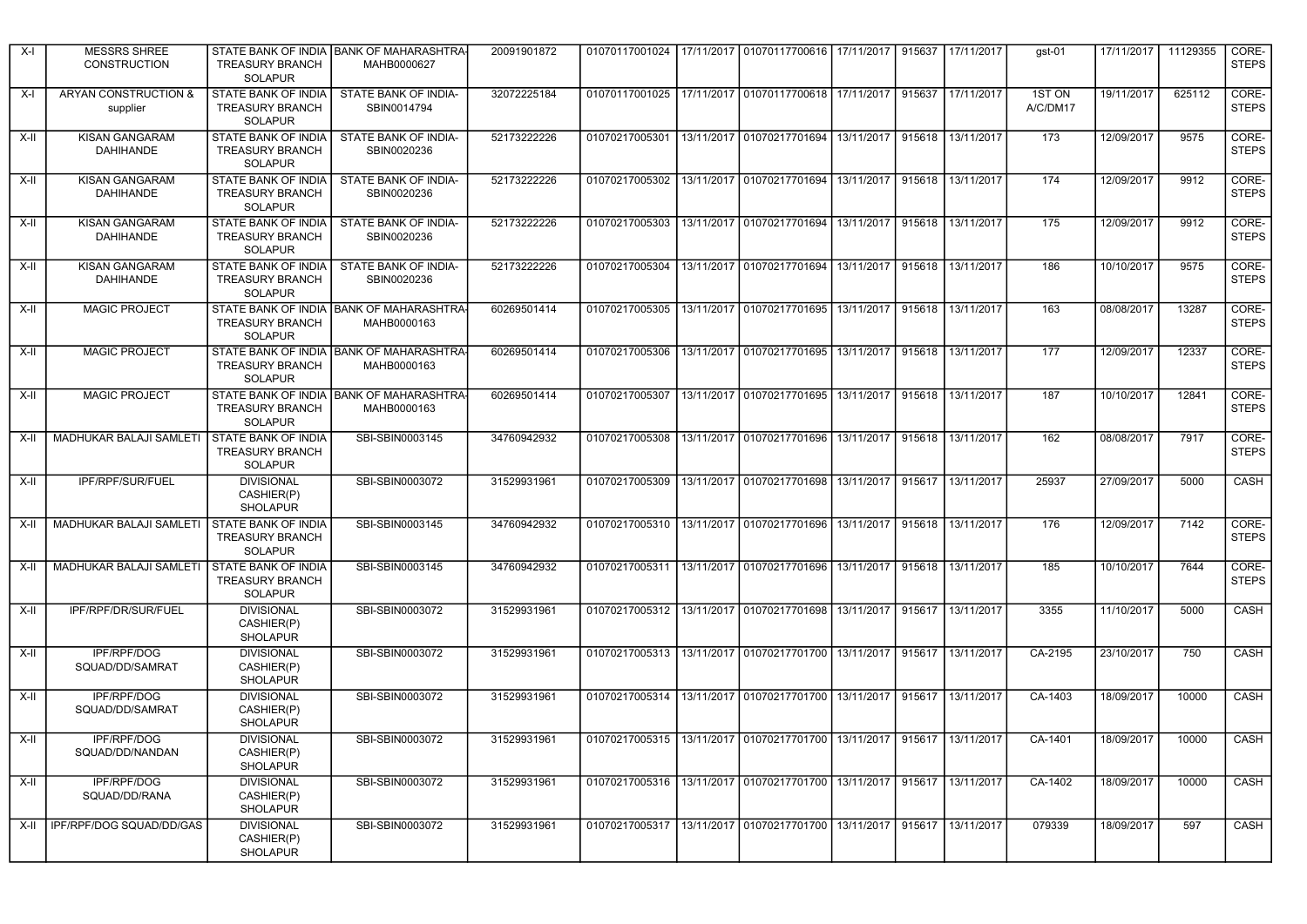| X-II | DEN/S/SUR                                            | <b>DIVISIONAL</b><br>CASHIER(P)<br><b>SHOLAPUR</b>                     | SBI-SBIN0003072                                  | 31529931961     |                                          | 01070217005318   13/11/2017   01070217701699   13/11/2017 |            |        | 915617 13/11/2017 |                                                   |            | 2920   | CASH                      |
|------|------------------------------------------------------|------------------------------------------------------------------------|--------------------------------------------------|-----------------|------------------------------------------|-----------------------------------------------------------|------------|--------|-------------------|---------------------------------------------------|------------|--------|---------------------------|
| X-II | SR.SE/P.WAY/STORE/SUR                                | <b>DIVISIONAL</b><br>CASHIER(P)<br><b>SHOLAPUR</b>                     | SBI-SBIN0003072                                  | 31529931961     |                                          | 01070217005319   13/11/2017   01070217701699   13/11/2017 |            |        | 915617 13/11/2017 |                                                   |            | 2900   | CASH                      |
| X-II | ADEN/PVR                                             | <b>DIVISIONAL</b><br>CASHIER(P)<br><b>SHOLAPUR</b>                     | SBI-SBIN0003072                                  | 31529931961     | 01070217005320                           | 13/11/2017   01070217701699                               | 13/11/2017 | 915617 | 13/11/2017        |                                                   |            | 4978   | CASH                      |
| X-II | ADEN/PVR                                             | <b>DIVISIONAL</b><br>CASHIER(P)<br><b>SHOLAPUR</b>                     | SBI-SBIN0003072                                  | 31529931961     | 01070217005321                           | 13/11/2017   01070217701699   13/11/2017                  |            |        | 915617 13/11/2017 |                                                   |            | 2720   | CASH                      |
| X-II | ADEN/PVR                                             | <b>DIVISIONAL</b><br>CASHIER(P)<br><b>SHOLAPUR</b>                     | SBI-SBIN0003072                                  | 31529931961     | 01070217005322                           | 13/11/2017 01070217701699                                 | 13/11/2017 | 915617 | 13/11/2017        |                                                   |            | 8000   | CASH                      |
| X-II | SECRETORY/ CRPOA /SUR                                | <b>DIVISIONAL</b><br>CASHIER(P)<br><b>SHOLAPUR</b>                     | <b>SELF CHEQUE-1</b>                             | 000000000       | 01070217005323                           | 13/11/2017   01070217701701   13/11/2017                  |            |        | 915617 13/11/2017 | 745134                                            | 10/11/2017 | 12600  | CASH                      |
| X-II | SSE(C&W)SUR/MOB CRANE                                | <b>DIVISIONAL</b><br>CASHIER(P)<br><b>SHOLAPUR</b>                     | SBI-SBIN0003072                                  | 31529931961     | 01070217005324                           | 13/11/2017 01070217701698                                 | 13/11/2017 |        | 915617 13/11/2017 | 0109                                              | 16/10/2017 | 6049   | CASH                      |
| X-II | <b>R.S.JAPE PATIL</b>                                | STATE BANK OF INDIA<br><b>TREASURY BRANCH</b><br><b>SOLAPUR</b>        | <b>CENTRAL BANK OF INDIA</b><br>CBIN0281245      | 2164927727      | 01070217005325                           | 13/11/2017 01070217701702 13/11/2017                      |            |        |                   | 915618   13/11/2017   M.A.NO 29/2016   09/11/2017 |            | 7480   | CORE-<br><b>STEPS</b>     |
| X-II | V D VADHAVKAR                                        | STATE BANK OF INDIA<br><b>TREASURY BRANCH</b><br><b>SOLAPUR</b>        | <b>BANK OF INDIA-</b><br><b>BKID0000089</b>      | 008910100016796 | 01070217005326                           | 13/11/2017 01070217701702 13/11/2017                      |            |        |                   | 915618   13/11/2017   OA NO 638/2016   09/11/2017 |            | 17655  | CORE-<br><b>STEPS</b>     |
| X-II | SSE(C&W)SUR/COACHING                                 | <b>DIVISIONAL</b><br>CASHIER(P)<br><b>SHOLAPUR</b>                     | SBI-SBIN0003072                                  | 31529931961     | 01070217005327                           | 13/11/2017 01070217701698                                 | 13/11/2017 | 915617 | 13/11/2017        | 2626                                              | 14/10/2017 | 22087  | CASH                      |
| X-II | SHSHIKANT ZADPIDE                                    | <b>STATE BANK OF INDIA</b><br><b>TREASURY BRANCH</b><br><b>SOLAPUR</b> | <b>BANK OF INDIA-</b><br>BKID0000700             | 070010110010944 | 01070217005328                           | 13/11/2017 01070217701697                                 | 13/11/2017 |        | 915618 13/11/2017 | 09                                                | 09/08/2017 | 21740  | CORE-<br><b>STEPS</b>     |
| X-II | SHSHIKANT ZADPIDE                                    | STATE BANK OF INDIA<br><b>TREASURY BRANCH</b><br><b>SOLAPUR</b>        | <b>BANK OF INDIA-</b><br>BKID0000700             | 070010110010944 | 01070217005329 13/11/2017 01070217701697 |                                                           | 13/11/2017 |        | 915618 13/11/2017 | 10                                                | 10/10/2017 | 11858  | CORE-<br><b>STEPS</b>     |
| X-II | A K SASHIDHARAN                                      | <b>STATE BANK OF INDIA</b><br><b>TREASURY BRANCH</b><br><b>SOLAPUR</b> | <b>DENA BANK-</b><br>BKDN0811119                 | 111910001454    | 01070217005330                           | 13/11/2017 01070217701702                                 | 13/11/2017 | 915618 | 13/11/2017        | AKS/FB/9/2017                                     | 09/11/2017 | 24200  | CORE-<br><b>STEPS</b>     |
| X-II | <b>BHAGCHAND FAKIRCHAND</b><br>CHUDIWAL              | STATE BANK OF INDIA<br><b>TREASURY BRANCH</b><br><b>SOLAPUR</b>        | SBI-SBIN0000484                                  | 11328551784     | 01070217005331                           | 13/11/2017 01070217701702 13/11/2017                      |            |        |                   | 915618   13/11/2017   RCA NO 70/2012   09/11/2017 |            | 13860  | CORE-<br><b>STEPS</b>     |
| X-II | <b>GESCOM LTD.CO. GULBARGA</b><br>CSD II GULBARGA. R | <b>STATE BANK OF INDIA</b><br><b>TREASURY BRANCH</b><br><b>SOLAPUR</b> | STATE BANK OF INDIA-<br>SBIN0020223              | 52076355201     | 01070217005332                           | 13/11/2017 01070217701703 13/11/2017                      |            |        | 915618 13/11/2017 | NDR20288                                          | 10/11/2017 | 54163  | CORE-<br><b>STEPS</b>     |
| X-II | SARPANCH GRAMPANCHYAT<br>KHADAMBE KHURD DIST ANG     | <b>STATE BANK OF INDIA</b><br><b>TREASURY BRANCH</b><br><b>SOLAPUR</b> | <b>ICICI BANK LIMITED-</b><br><b>ICIC00ADCCB</b> | 022011021000010 | 01070217005333                           | 13/11/2017 01070217701706                                 | 13/11/2017 |        | 915618 13/11/2017 | 951                                               | 27/10/2017 | 25200  | CORE-<br><b>STEPS</b>     |
| X-II | ASST.ENGG ELECT CSDIV<br><b>GESCOM KALABURAGI U</b>  | ASST.ENGG ELECT<br><b>CSDIV GESCOM</b><br>KALABURAGI U                 | STATE BANK OF INDIA-<br>SBIN0020223              | 62435944524     | 01070217005334                           | 13/11/2017   01070217701703   13/11/2017                  |            |        | 915612 13/11/2017 | <b>HPR 636</b>                                    | 10/11/2017 | 29851  | <b>BANK</b><br>CHEQU<br>E |
| X-II | AEEE GESCOM AFZALPUR                                 | <b>STATE BANK OF INDIA</b><br>TREASURY BRANCH<br>SOLAPUR               | STATE BANK OF INDIA-<br>SBIN0020231              | 52161536086     |                                          | 01070217005335 13/11/2017 01070217701703 13/11/2017       |            |        |                   | 915618 13/11/2017 STGNPP24500                     | 10/11/2017 | 70792  | CORE-<br><b>STEPS</b>     |
| X-II | <b>GESCOM SHAHABAD</b>                               | STATE BANK OF INDIA<br><b>TREASURY BRANCH</b><br>SOLAPUR               | STATE BANK OF INDIA-<br>SBIN0020228              | 52157361100     | 01070217005336                           | 13/11/2017 01070217701703 13/11/2017                      |            |        | 915618 13/11/2017 | MR 118                                            | 10/11/2017 | 187643 | CORE-<br><b>STEPS</b>     |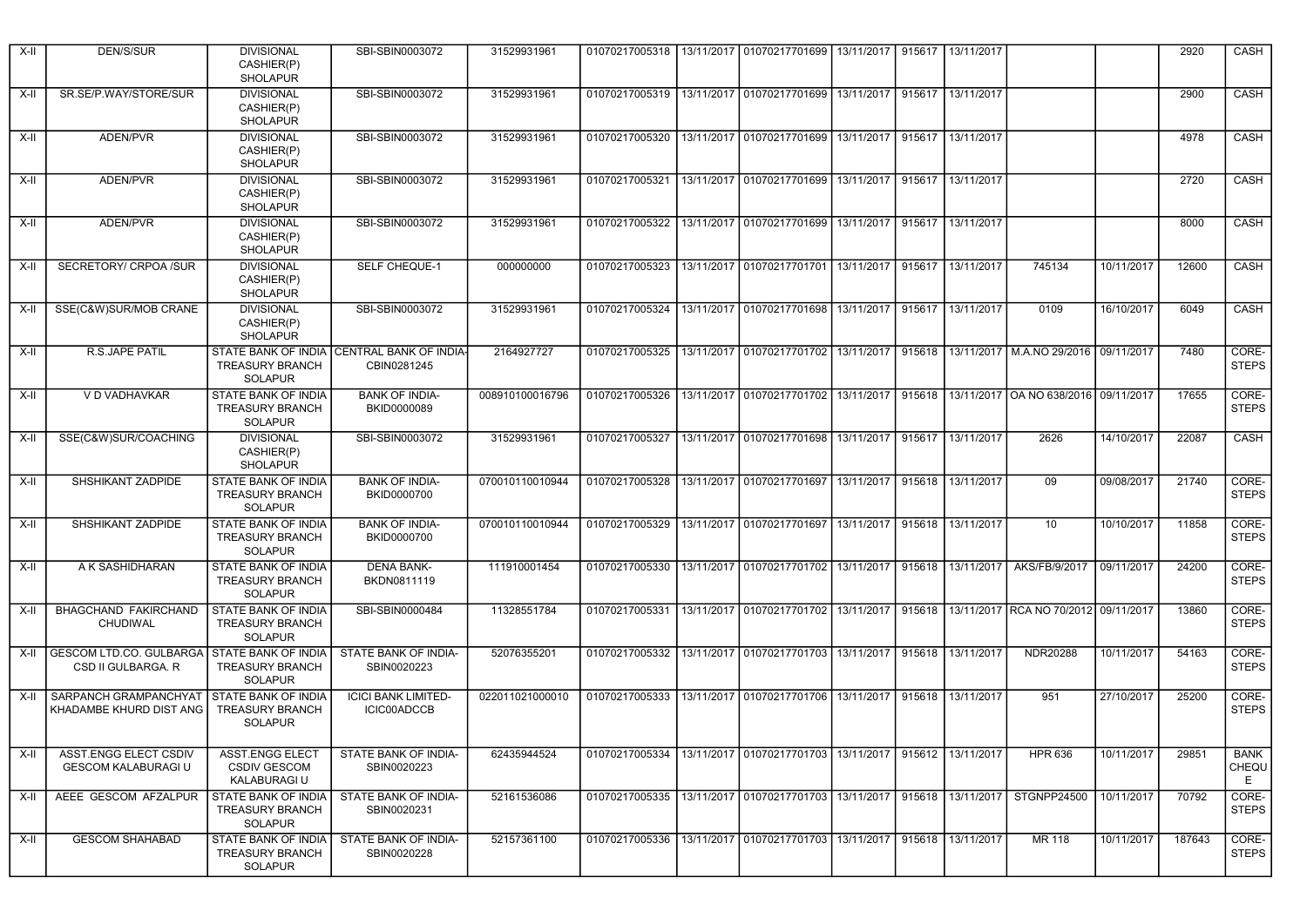| X-II   | <b>GESCOM WADI</b>                                                     | STATE BANK OF INDIA<br><b>TREASURY BRANCH</b><br><b>SOLAPUR</b>        | STATE BANK OF INDIA-<br>SBIN0020236              | 52173200234     | 01070217005337                                                                  | 13/11/2017   01070217701703   13/11/2017                       |            |        | 915618 13/11/2017 | W2446            | 10/11/2017 | 5014   | CORE-<br><b>STEPS</b> |
|--------|------------------------------------------------------------------------|------------------------------------------------------------------------|--------------------------------------------------|-----------------|---------------------------------------------------------------------------------|----------------------------------------------------------------|------------|--------|-------------------|------------------|------------|--------|-----------------------|
| $X-II$ | MAHARASHTRA STATE<br>ELECTRICITY DISTRIBUTION<br><b>COMPANY</b>        | STATE BANK OF INDIA<br><b>TREASURY BRANCH</b><br><b>SOLAPUR</b>        | <b>CANARA BANK-</b><br>CNRB0001903               | 1903201010183   | 01070217005338 13/11/2017 01070217701704 13/11/2017                             |                                                                |            |        | 915618 13/11/2017 | 343020031047     | 10/11/2017 | 33470  | CORE-<br><b>STEPS</b> |
| X-II   | <b>MAHARASHTRA STATE</b><br>ELECTRICITY DISTRIBUTION<br><b>COMPANY</b> | STATE BANK OF INDIA<br>TREASURY BRANCH<br><b>SOLAPUR</b>               | <b>CANARA BANK-</b><br>CNRB0001903               | 1903201010183   | 01070217005339                                                                  | 13/11/2017   01070217701704                                    | 13/11/2017 |        | 915618 13/11/2017 | 590320254550     | 10/11/2017 | 15690  | CORE-<br><b>STEPS</b> |
| X-II   | SARPANCH GRAMPANCHYAT<br>KHADAMBE KHURD DIST ANG                       | STATE BANK OF INDIA<br><b>TREASURY BRANCH</b><br><b>SOLAPUR</b>        | <b>ICICI BANK LIMITED-</b><br><b>ICIC00ADCCB</b> | 022011021000010 | 01070217005340   13/11/2017   01070217701706   13/11/2017   915618   13/11/2017 |                                                                |            |        |                   | 952              | 27/10/2017 | 23952  | CORE-<br><b>STEPS</b> |
| X-II   | <b>MAHARASHTRA STATE</b><br>ELECTRICITY DISTRIBUTION<br><b>COMPANY</b> | STATE BANK OF INDIA<br><b>TREASURY BRANCH</b><br><b>SOLAPUR</b>        | <b>CANARA BANK-</b><br>CNRB0001903               | 1903201010183   | 01070217005341                                                                  | 13/11/2017   01070217701704   13/11/2017   915618   13/11/2017 |            |        |                   | 164760000089     | 10/11/2017 | 65760  | CORE-<br><b>STEPS</b> |
| X-II   | SARPANCH GRAMPANCHYAT<br>KHADAMBE KHURD DIST ANG                       | STATE BANK OF INDIA<br><b>TREASURY BRANCH</b><br><b>SOLAPUR</b>        | <b>ICICI BANK LIMITED-</b><br>ICIC00ADCCB        | 022011021000010 | 01070217005342   13/11/2017   01070217701706   13/11/2017                       |                                                                |            |        | 915618 13/11/2017 | 953              | 27/10/2017 | 26784  | CORE-<br><b>STEPS</b> |
| X-II   | SARPANCH GRAMPANCHYAT<br>KHADAMBE KHURD DIST ANG                       | STATE BANK OF INDIA<br><b>TREASURY BRANCH</b><br><b>SOLAPUR</b>        | <b>ICICI BANK LIMITED-</b><br><b>ICIC00ADCCB</b> | 022011021000010 | 01070217005343   13/11/2017   01070217701706   13/11/2017   915618   13/11/2017 |                                                                |            |        |                   | 954              | 27/10/2017 | 27744  | CORE-<br><b>STEPS</b> |
| X-II   | COMMISSIONER.AHAMEDNAG STATE BANK OF INDIA<br>AR MAHANAGARPALIKA       | TREASURY BRANCH<br><b>SOLAPUR</b>                                      | <b>VIJAYA BANK-</b><br>VIJB0005001               | 500101010005510 | 01070217005344                                                                  | 13/11/2017 01070217701706 13/11/2017 915618 13/11/2017         |            |        |                   | WB3513           | 23/10/2017 | 18690  | CORE-<br><b>STEPS</b> |
| X-II   | <b>M/S SIDDHIVINAYAK</b><br>CONSTRUCTION CO                            | STATE BANK OF INDIA<br><b>TREASURY BRANCH</b><br><b>SOLAPUR</b>        | AXIS BANK-UTIB0001153                            | 915020017587423 | 01070217005345   13/11/2017   01070217701705   13/11/2017                       |                                                                |            |        | 915618 13/11/2017 | 224199           | 10/11/2017 | 125700 | CORE-<br><b>STEPS</b> |
| X-II   | COMMISSIONER.AHAMEDNAG<br>AR MAHANAGARPALIKA                           | <b>STATE BANK OF INDIA</b><br><b>TREASURY BRANCH</b><br><b>SOLAPUR</b> | <b>VIJAYA BANK-</b><br>VIJB0005001               | 500101010005510 | 01070217005346   13/11/2017   01070217701706   13/11/2017                       |                                                                |            |        | 915618 13/11/2017 | WB3514           | 23/10/2017 | 28230  | CORE-<br><b>STEPS</b> |
| X-II   | SR.DFM.SUR                                                             | <b>DIVISIONAL</b><br>CASHIER(P)<br><b>SHOLAPUR</b>                     | SBI-SBIN0003072                                  | 31529931961     | 01070217005347 13/11/2017 01070217701707 13/11/2017 915617 13/11/2017           |                                                                |            |        |                   | 255201           | 13/11/2017 | 990    | CASH                  |
| X-II   | <b>HPCL DT CARD</b>                                                    | STATE BANK OF INDIA<br>TREASURY BRANCH<br><b>SOLAPUR</b>               | <b>ICICI BANK LTD-</b><br>ICIC0000104            | HPCL2600191902  |                                                                                 | 01070217005348   13/11/2017   01070217701708   13/11/2017      |            |        | 915618 13/11/2017 |                  |            | 121236 | CORE-<br><b>STEPS</b> |
| $X-II$ | SHARAD ROADLINES                                                       | STATE BANK OF INDIA<br><b>TREASURY BRANCH</b><br><b>SOLAPUR</b>        | SBI-SBIN0002158                                  | 32471237469     | 01070217005349                                                                  | 14/11/2017   01070217701709   14/11/2017                       |            |        | 915621 15/11/2017 | 06,07,08         | 31/10/2017 | 183903 | CORE-<br><b>STEPS</b> |
| X-II   | <b>ULHAS DUDH &amp; GENERAL</b><br><b>STORE</b>                        | <b>STATE BANK OF INDIA</b><br>TREASURY BRANCH<br><b>SOLAPUR</b>        | <b>INDIAN BANK-</b><br><b>IDIB000S021</b>        | 0525952272      |                                                                                 | 01070217005350 14/11/2017 01070217701710 14/11/2017            |            | 915621 | 15/11/2017        | 206              | 06/11/2017 | 4409   | CORE-<br><b>STEPS</b> |
| X-II   | ULHAS DUDH & GENERAL<br><b>STORE</b>                                   | STATE BANK OF INDIA<br><b>TREASURY BRANCH</b><br><b>SOLAPUR</b>        | <b>INDIAN BANK-</b><br><b>IDIB000S021</b>        | 0525952272      |                                                                                 | 01070217005351 14/11/2017 01070217701710 14/11/2017            |            |        | 915621 15/11/2017 | 207              | 06/11/2017 | 3850   | CORE-<br><b>STEPS</b> |
| $X-H$  | ULHAS DUDH & GENERAL<br><b>STORE</b>                                   | <b>STATE BANK OF INDIA</b><br><b>TREASURY BRANCH</b><br>SOLAPUR        | <b>INDIAN BANK-</b><br><b>IDIB000S021</b>        | 0525952272      | 01070217005352   14/11/2017   01070217701710   14/11/2017   915621   15/11/2017 |                                                                |            |        |                   | 208              | 06/11/2017 | 4572   | CORE-<br><b>STEPS</b> |
| X-II   | <b>ASTRAL ADVERTISING &amp;</b><br>MARKETING INDIA PVT LAD             | STATE BANK OF INDIA<br><b>TREASURY BRANCH</b><br><b>SOLAPUR</b>        | <b>BANK OF BARODA-</b><br>BARB0GOLFCL            | 17660500000120  | 01070217005353 14/11/2017 01070217701720 14/11/2017 915621 15/11/2017           |                                                                |            |        |                   | 17-18/4581       | 16/07/2017 | 7410   | CORE-<br><b>STEPS</b> |
| X-II   | ANITA ARJUN DAULATABAD                                                 | STATE BANK OF INDIA<br>TREASURY BRANCH<br><b>SOLAPUR</b>               | <b>INDIAN BANK-</b><br><b>IDIB000S021</b>        | 903552934       | 01070217005355 14/11/2017 01070217701712 14/11/2017 915621 15/11/2017           |                                                                |            |        |                   | <b>JULY 2017</b> | 10/11/2017 | 4761   | CORE-<br><b>STEPS</b> |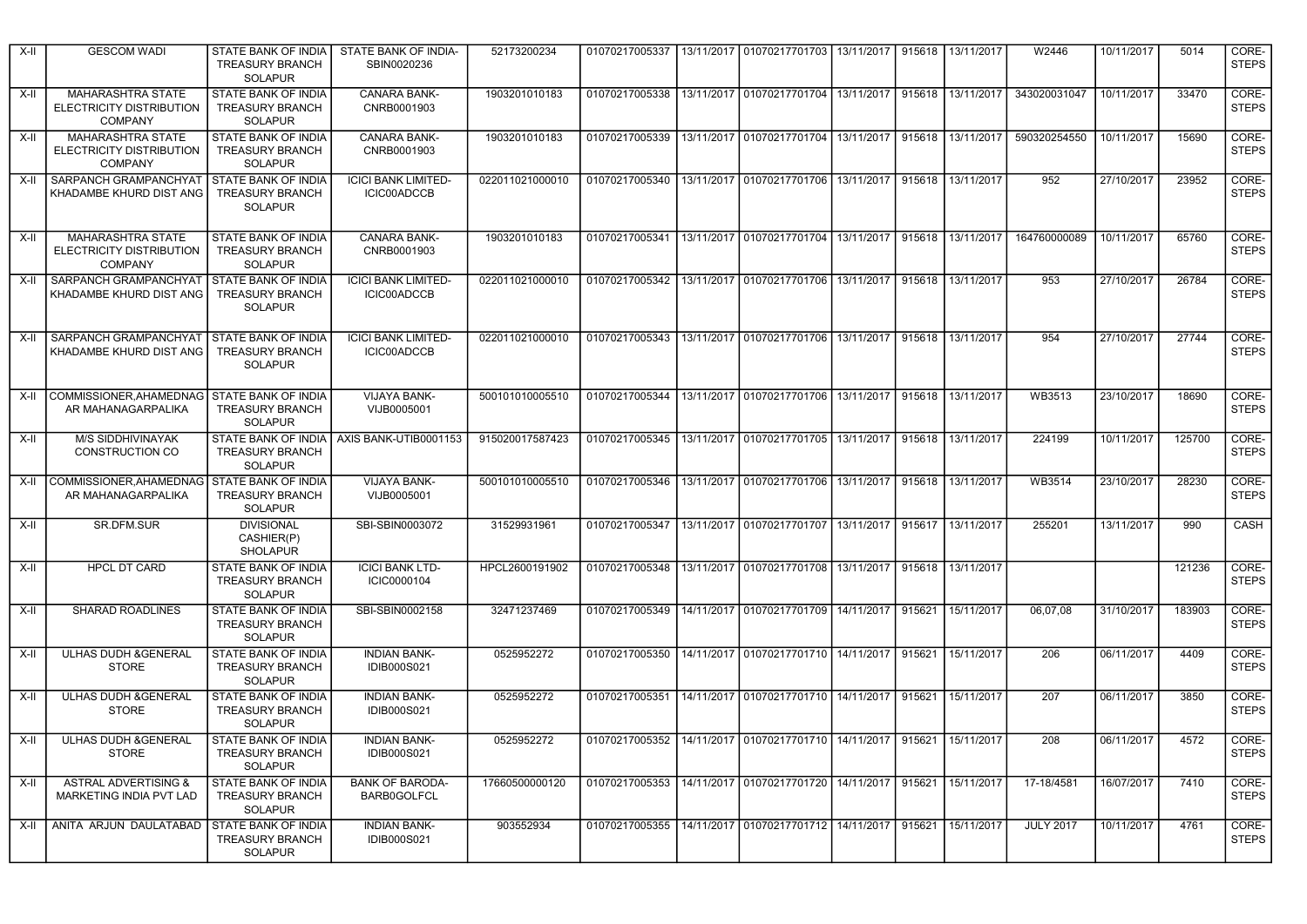| X-II   | SR.DFM.SUR                                                 | <b>DIVISIONAL</b><br>CASHIER(P)<br><b>SHOLAPUR</b>                     | SBI-SBIN0003072                              | 31529931961    |                                                                                 | 01070217005356   14/11/2017   01070217701713   14/11/2017                       |            | 915620 | 15/11/2017        | 25         | 27/10/2017 | 3800   | CASH                  |
|--------|------------------------------------------------------------|------------------------------------------------------------------------|----------------------------------------------|----------------|---------------------------------------------------------------------------------|---------------------------------------------------------------------------------|------------|--------|-------------------|------------|------------|--------|-----------------------|
| X-II   | SR DSTE(M)/SUR                                             | <b>DIVISIONAL</b><br>CASHIER(P)<br><b>SHOLAPUR</b>                     | SBI-SBIN0003072                              | 31529931961    | 01070217005357                                                                  | 14/11/2017 01070217701713 14/11/2017                                            |            | 915620 | 15/11/2017        | 1468       | 09/11/2017 | 2100   | CASH                  |
| X-II   | SSE/(ELECT/MAINT)/SUR                                      | <b>DIVISIONAL</b><br>CASHIER(P)<br><b>SHOLAPUR</b>                     | SBI-SBIN0003072                              | 31529931961    |                                                                                 | 01070217005358   14/11/2017   01070217701713   14/11/2017                       |            | 915620 | 15/11/2017        | 3665       | 31/10/2017 | 4994   | CASH                  |
| X-II   | CCOR/SUR/GEN                                               | <b>DIVISIONAL</b><br>CASHIER(P)<br><b>SHOLAPUR</b>                     | SBI-SBIN0003072                              | 31529931961    |                                                                                 | 01070217005359   14/11/2017   01070217701713   14/11/2017                       |            | 915620 | 15/11/2017        | 113        | 04/11/2017 | 250    | CASH                  |
| X-II   | CCOR/SUR/LOBBY                                             | <b>DIVISIONAL</b><br>CASHIER(P)<br><b>SHOLAPUR</b>                     | SBI-SBIN0003072                              | 31529931961    | 01070217005360                                                                  | 14/11/2017 01070217701713 14/11/2017                                            |            | 915620 | 15/11/2017        | 1755       | 04/11/2017 | 1400   | CASH                  |
| X-II   | <b>ASTRAL ADVERTISING &amp;</b><br>MARKETING INDIA PVT LAD | <b>STATE BANK OF INDIA</b><br><b>TREASURY BRANCH</b><br><b>SOLAPUR</b> | <b>BANK OF BARODA-</b><br>BARB0GOLFCL        | 17660500000120 | 01070217005361                                                                  | 14/11/2017   01070217701720   14/11/2017                                        |            | 915621 | 15/11/2017        | 17-18/5818 | 24/08/2017 | 7056   | CORE-<br><b>STEPS</b> |
| X-II   | <b>ASTRAL ADVERTISING &amp;</b><br>MARKETING INDIA PVT LAD | <b>STATE BANK OF INDIA</b><br><b>TREASURY BRANCH</b><br><b>SOLAPUR</b> | <b>BANK OF BARODA-</b><br>BARB0GOLFCL        | 17660500000120 | 01070217005362                                                                  | 14/11/2017   01070217701720                                                     | 14/11/2017 | 915621 | 15/11/2017        | 17-18/5819 | 24/08/2017 | 5644   | CORE-<br><b>STEPS</b> |
| X-II   | <b>ASTRAL ADVERTISING &amp;</b><br>MARKETING INDIA PVT LAD | STATE BANK OF INDIA<br><b>TREASURY BRANCH</b><br><b>SOLAPUR</b>        | <b>BANK OF BARODA-</b><br>BARB0GOLFCL        | 17660500000120 |                                                                                 | 01070217005365   14/11/2017   01070217701720   14/11/2017                       |            | 915621 | 15/11/2017        | 17-18/5415 | 10/08/2017 | 10192  | CORE-<br><b>STEPS</b> |
| X-II   | <b>ASTRAL ADVERTISING &amp;</b><br>MARKETING INDIA PVT LAD | STATE BANK OF INDIA<br><b>TREASURY BRANCH</b><br><b>SOLAPUR</b>        | <b>BANK OF BARODA-</b><br>BARB0GOLFCL        | 17660500000120 |                                                                                 | 01070217005366 14/11/2017 01070217701720 14/11/2017                             |            | 915621 | 15/11/2017        | 17-18/6341 | 10/09/2017 | 4521   | CORE-<br><b>STEPS</b> |
| X-II   | SR.DSTE(M) SUR                                             | <b>DIVISIONAL</b><br>CASHIER(P)<br><b>SHOLAPUR</b>                     | <b>SELF CHEQUE-1</b>                         | 000000000      | 01070217005367                                                                  | 14/11/2017 01070217701714 14/11/2017                                            |            | 915620 | 15/11/2017        | 189000     | 09/11/2017 | 5000   | CASH                  |
| X-II   | SR.DCM.SUR                                                 | <b>DIVISIONAL</b><br>CASHIER(P)<br><b>SHOLAPUR</b>                     | SBI-SBIN0003072                              | 31529931961    |                                                                                 | 01070217005368   14/11/2017   01070217701715   14/11/2017                       |            | 915620 | 15/11/2017        | 756263     | 09/11/2017 | 33300  | CASH                  |
| X-II   | SR.DCM.SUR                                                 | <b>DIVISIONAL</b><br>CASHIER(P)<br><b>SHOLAPUR</b>                     | SBI-SBIN0003072                              | 31529931961    |                                                                                 | 01070217005369   14/11/2017   01070217701715   14/11/2017                       |            | 915620 | 15/11/2017        | 756265     | 09/11/2017 | 54000  | CASH                  |
| X-II   | <b>SAGAR SERVICES</b>                                      | <b>STATE BANK OF INDIA</b><br><b>TREASURY BRANCH</b><br><b>SOLAPUR</b> | <b>BANK OF BARODA-</b><br><b>BARB0RAISHO</b> | 10140200000232 |                                                                                 | 01070217005370   14/11/2017   01070217701717                                    | 14/11/2017 | 915621 | 15/11/2017        | 243097     | 10/11/2017 | 537400 | CORE-<br><b>STEPS</b> |
| X-II   | MS/KWV/GEN                                                 | <b>DIVISIONAL</b><br>CASHIER(P)<br><b>SHOLAPUR</b>                     | SBI-SBIN0003072                              | 31529931961    |                                                                                 | 01070217005371   14/11/2017   01070217701721   14/11/2017                       |            | 915620 | 15/11/2017        | 121        | 28/10/2017 | 5362   | CASH                  |
| X-II   | SSE/TRD/BAP                                                | <b>DIVISIONAL</b><br>CASHIER(P)<br><b>SHOLAPUR</b>                     | SBI-SBIN0003072                              | 31529931961    |                                                                                 | 01070217005372 14/11/2017 01070217701721 14/11/2017                             |            | 915620 | 15/11/2017        | 70         | 25/04/2017 | 3000   | CASH                  |
| X-II   | AHILYA ASSOCIATES                                          | STATE BANK OF INDIA<br><b>TREASURY BRANCH</b><br><b>SOLAPUR</b>        | STATE BANK OF INDIA-<br>SBIN0009511          | 33840693797    |                                                                                 | 01070217005373 14/11/2017 01070217701723                                        | 14/11/2017 | 915621 | 15/11/2017        | 243089     | 23/10/2017 | 39700  | CORE-<br><b>STEPS</b> |
| $X-H$  | SR.DFM.SUR                                                 | <b>DIVISIONAL</b><br>CASHIER(P)<br>SHOLAPUR                            | SBI-SBIN0003072                              | 31529931961    | 01070217005374   14/11/2017   01070217701722   14/11/2017   915620   15/11/2017 |                                                                                 |            |        |                   | 255202     | 14/11/2017 | 15000  | CASH                  |
| $X-II$ | <b>RELIANT BUILDERS</b>                                    | STATE BANK OF INDIA<br><b>TREASURY BRANCH</b><br><b>SOLAPUR</b>        | <b>INDIAN BANK-</b><br><b>IDIB000S001</b>    | 6037743316     |                                                                                 | 01070217005377   14/11/2017   01070217701725   14/11/2017                       |            |        | 915621 15/11/2017 | 242978     | 13/11/2017 | 240630 | CORE-<br><b>STEPS</b> |
| X-II   | SR.DEE.SUR                                                 | <b>DIVISIONAL</b><br>CASHIER(P)<br>SHOLAPUR                            | <b>SELF CHEQUE-1</b>                         | 000000000      |                                                                                 | 01070217005382   15/11/2017   01070217701727   15/11/2017   915631   16/11/2017 |            |        |                   | 437        | 23/10/2017 | 69212  | CASH                  |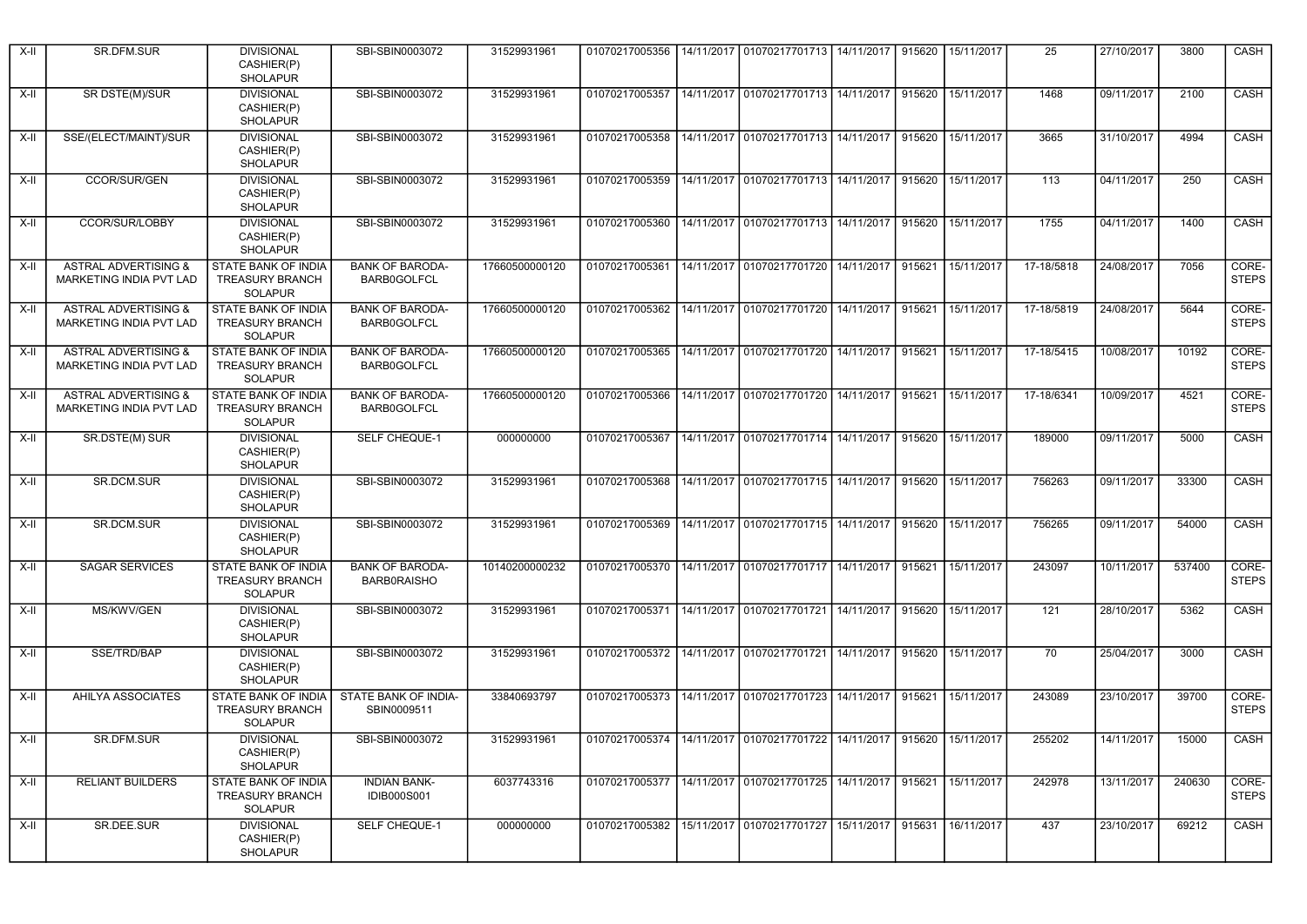| $X-II$ | SSE(TRD)ANG                                                | <b>DIVISIONAL</b><br>CASHIER(P)<br><b>SHOLAPUR</b>                     | SBI-SBIN0003072                                        | 31529931961                                                                          |                | 01070217005383   15/11/2017   01070217701728   15/11/2017             |            | 915631 | 16/11/2017        | 23265                           | 27/10/2017 | 32000  | CASH                      |
|--------|------------------------------------------------------------|------------------------------------------------------------------------|--------------------------------------------------------|--------------------------------------------------------------------------------------|----------------|-----------------------------------------------------------------------|------------|--------|-------------------|---------------------------------|------------|--------|---------------------------|
| X-II   | MS/PVR/GEN                                                 | <b>DIVISIONAL</b><br>CASHIER(P)<br><b>SHOLAPUR</b>                     | SBI-SBIN0003072                                        | 31529931961                                                                          | 01070217005384 | 15/11/2017 01070217701729 15/11/2017                                  |            | 915631 | 16/11/2017        | 403                             | 03/11/2017 | 2985   | CASH                      |
| X-II   | <b>MS ANG</b>                                              | <b>DIVISIONAL</b><br>CASHIER(P)<br><b>SHOLAPUR</b>                     | SBI-SBIN0003072                                        | 31529931961                                                                          |                | 01070217005385   15/11/2017   01070217701729   15/11/2017             |            | 915631 | 16/11/2017        | HU/33B/IMP/AN<br>G16            | 13/11/2017 | 3877   | CASH                      |
| X-II   | SSE(SIG/M)/DD/GEN                                          | <b>DIVISIONAL</b><br>CASHIER(P)<br><b>SHOLAPUR</b>                     | SBI-SBIN0003072                                        | 31529931961                                                                          | 01070217005386 | 15/11/2017   01070217701729   15/11/2017                              |            | 915631 |                   | 16/11/2017   DD/M/IMPREST       | 14/11/2017 | 980    | CASH                      |
| X-II   | <b>IPF/RPF/DOG</b><br>SQUAD/DD/EMERGENCY MED               | <b>DIVISIONAL</b><br>CASHIER(P)<br><b>SHOLAPUR</b>                     | SBI-SBIN0003072                                        | 31529931961                                                                          | 01070217005388 | 15/11/2017 01070217701729                                             | 15/11/2017 | 915631 | 16/11/2017        | CA/724                          | 04/08/2017 | 495    | CASH                      |
| X-II   | SR DSTE(M)/SUR                                             | <b>DIVISIONAL</b><br>CASHIER(P)<br><b>SHOLAPUR</b>                     | SBI-SBIN0003072                                        | 31529931961                                                                          | 01070217005401 | 16/11/2017 01070217701739 16/11/2017                                  |            |        | 915636 17/11/2017 | 757                             | 21/09/2017 | 7913   | CASH                      |
| X-II   | <b>SR DME SUR</b>                                          | <b>DIVISIONAL</b><br>CASHIER(P)<br><b>SHOLAPUR</b>                     | SBI-SBIN0003072                                        | 31529931961                                                                          | 01070217005402 | 16/11/2017 01070217701739 16/11/2017                                  |            | 915636 | 17/11/2017        | 0418                            | 30/10/2017 | 4500   | CASH                      |
| X-II   | <b>IPF/DI/SUR</b>                                          | <b>DIVISIONAL</b><br>CASHIER(P)<br><b>SHOLAPUR</b>                     | SBI-SBIN0003072                                        | 31529931961                                                                          |                | 01070217005403   16/11/2017   01070217701739   16/11/2017             |            | 915636 | 17/11/2017        | 3759                            | 16/08/2017 | 468    | CASH                      |
| X-II   | ASC.RPF.SUR                                                | <b>DIVISIONAL</b><br>CASHIER(P)<br><b>SHOLAPUR</b>                     | SELF CHEQUE-1                                          | 000000000                                                                            |                | 01070217005404 16/11/2017 01070217701738 16/11/2017                   |            | 915631 | 16/11/2017        | 652935                          | 14/11/2017 | 490    | CASH                      |
| X-II   | SR DOM SUR                                                 | <b>DIVISIONAL</b><br>CASHIER(P)<br><b>SHOLAPUR</b>                     | SBI-SBIN0003072                                        | 31529931961                                                                          | 01070217005405 | 16/11/2017 01070217701738 16/11/2017                                  |            | 915631 | 16/11/2017        | 732710                          | 08/11/2017 | 4100   | CASH                      |
| X-II   | SR.DEE.SUR                                                 | <b>DIVISIONAL</b><br>CASHIER(P)<br><b>SHOLAPUR</b>                     | SELF CHEQUE-1                                          | 000000000                                                                            |                | 01070217005406   16/11/2017   01070217701738   16/11/2017             |            | 915631 | 16/11/2017        | 721474                          | 04/11/2017 | 3600   | CASH                      |
| X-II   | SSE(SIG/M)/SUR/GEN                                         | <b>DIVISIONAL</b><br>CASHIER(P)<br><b>SHOLAPUR</b>                     | SBI-SBIN0003072                                        | 31529931961                                                                          |                | 01070217005407   16/11/2017   01070217701739   16/11/2017             |            | 915636 | 17/11/2017        | 4476                            | 10/10/2017 | 2000   | CASH                      |
| X-II   | NIRUPAM TIWARI                                             | <b>NIRUPAM TIWARI</b>                                                  | <b>HDFC BANK LTD-</b><br>HDFC0000060                   | 00601000070538                                                                       |                | 01070217005410   16/11/2017   01070217701742                          | 16/11/2017 | 915632 | 16/11/2017        | 745136                          | 16/11/2017 | 244665 | <b>BANK</b><br>CHEQU<br>Ε |
| X-II   | KAMTHE AUTO AGENCIES<br><b>PUNE</b>                        | STATE BANK OF INDIA<br><b>TREASURY BRANCH</b><br><b>SOLAPUR</b>        | THE VISHWESHWAR<br>SAHAKARI BANK LTD.,-<br>VSBL0000004 | 004230400000142                                                                      |                | 01070217005411   16/11/2017   01070217701741   16/11/2017             |            |        | 915633 17/11/2017 | 419                             | 15/09/2017 | 15851  | CORE-<br><b>STEPS</b>     |
| X-II   | <b>TRINITY MAHALASA DURGA</b><br><b>SALES and SERVICES</b> | <b>STATE BANK OF INDIA</b><br><b>TREASURY BRANCH</b><br><b>SOLAPUR</b> | <b>HDFC BANK LTD-</b><br>HDFC0000635                   | 06352560000901                                                                       |                | 01070217005412   16/11/2017   01070217701743   16/11/2017             |            | 915637 |                   | 17/11/2017 SCP1718050400<br>042 | 15/09/2017 | 10440  | CORE-<br><b>STEPS</b>     |
| X-II   | TRINITY MAHALASA DURGA<br>SALES and SERVICES               | <b>STATE BANK OF INDIA</b><br><b>TREASURY BRANCH</b><br><b>SOLAPUR</b> | <b>HDFC BANK LTD-</b><br>HDFC0000635                   | 06352560000901                                                                       |                | 01070217005413   16/11/2017   01070217701743                          | 16/11/2017 | 915637 | 17/11/2017        | OTGSO1718000<br>186             | 15/09/2017 | 88708  | CORE-<br><b>STEPS</b>     |
| $X-I$  | <b>HPCL DT CARD</b>                                        | STATE BANK OF INDIA<br><b>TREASURY BRANCH</b><br>SOLAPUR               | <b>ICICI BANK LTD-</b><br>ICIC0000104                  | HPCL2600191902 01070217005414 16/11/2017 01070217701744 16/11/2017 915633 17/11/2017 |                |                                                                       |            |        |                   |                                 |            | 145144 | CORE-<br><b>STEPS</b>     |
| $X-H$  | <b>SR DOM SUR</b>                                          | <b>DIVISIONAL</b><br>CASHIER(P)<br>SHOLAPUR                            | SBI-SBIN0003072                                        | 31529931961                                                                          |                | 01070217005415 17/11/2017 01070217701746 17/11/2017                   |            |        | 915636 17/11/2017 | 732711                          | 14/11/2017 | 2000   | CASH                      |
| X-II   | SR DOM SUR                                                 | <b>DIVISIONAL</b><br>CASHIER(P)<br>SHOLAPUR                            | SBI-SBIN0003072                                        | 31529931961                                                                          |                | 01070217005416 17/11/2017 01070217701746 17/11/2017 915636 17/11/2017 |            |        |                   | 732712                          | 14/11/2017 | 1000   | CASH                      |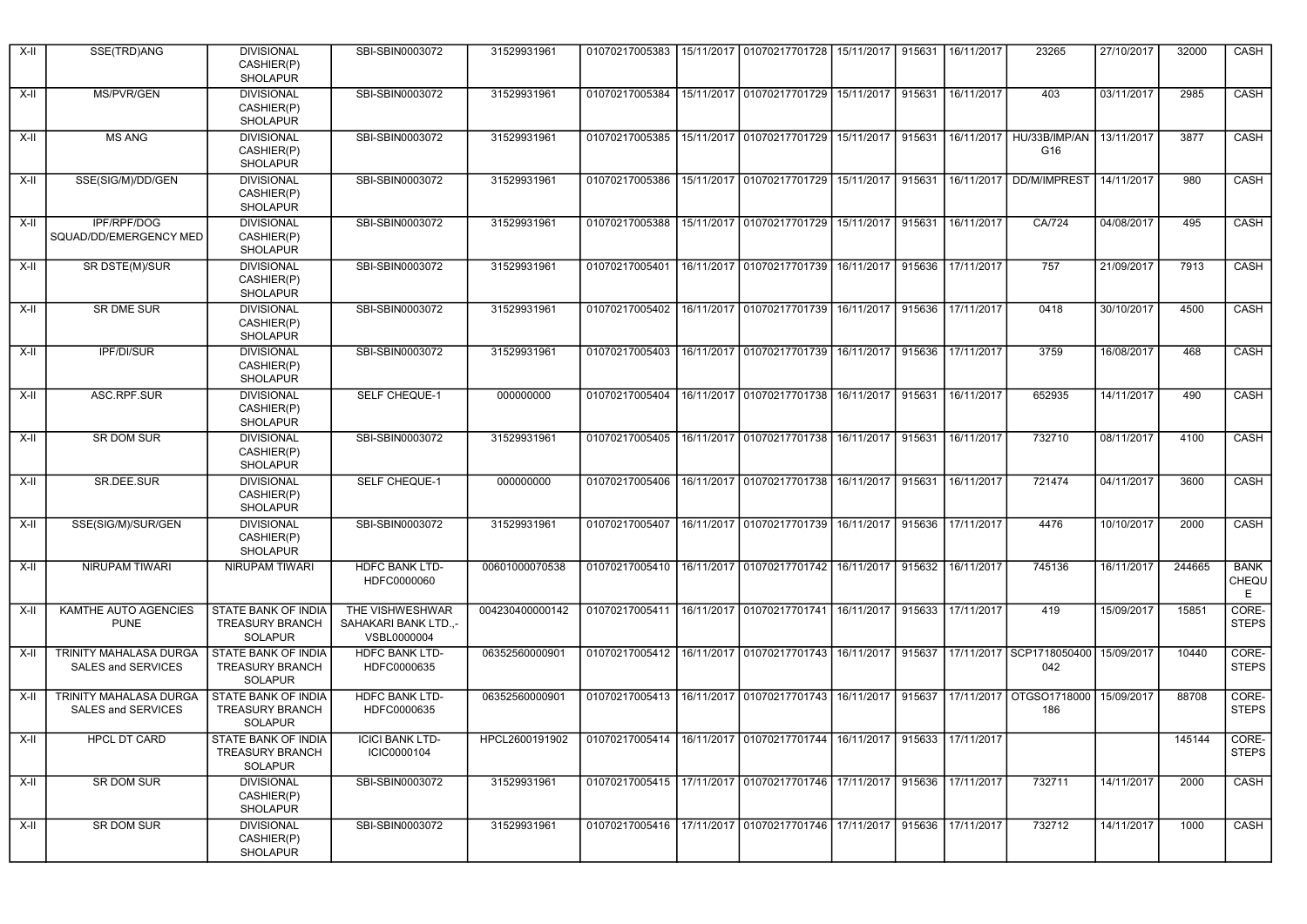| X-II  | CHANDRASHEKHAR<br><b>INDUSTRIES</b>          | STATE BANK OF INDIA<br><b>TREASURY BRANCH</b><br><b>SOLAPUR</b>        | <b>BANK OF INDIA-</b><br><b>BKID0000700</b> | 070020110000271 |                                                                       | 01070217005417 17/11/2017 01070217701748 17/11/2017                             |            | 915637 | 17/11/2017 | 243336         | 13/11/2017 | 54240  | CORE-<br><b>STEPS</b> |
|-------|----------------------------------------------|------------------------------------------------------------------------|---------------------------------------------|-----------------|-----------------------------------------------------------------------|---------------------------------------------------------------------------------|------------|--------|------------|----------------|------------|--------|-----------------------|
| X-II  | CHANDRASHEKHAR<br><b>INDUSTRIES</b>          | <b>STATE BANK OF INDIA</b><br><b>TREASURY BRANCH</b><br><b>SOLAPUR</b> | <b>BANK OF INDIA-</b><br>BKID0000700        | 070020110000271 |                                                                       | 01070217005418 17/11/2017 01070217701745 17/11/2017                             |            | 915637 | 17/11/2017 | 10             | 14/11/2017 | 25753  | CORE-<br><b>STEPS</b> |
| X-II  | <b>CCOR/KWV</b>                              | <b>DIVISIONAL</b><br>CASHIER(P)<br><b>SHOLAPUR</b>                     | SBI-SBIN0003072                             | 31529931961     |                                                                       | 01070217005419 17/11/2017 01070217701747 17/11/2017                             |            | 915636 | 17/11/2017 | 31-2017        | 13/11/2017 | 29978  | CASH                  |
| X-II  | STATION MANAGER BABLAD                       | <b>DIVISIONAL</b><br>CASHIER(P)<br><b>SHOLAPUR</b>                     | SBI-SBIN0003072                             | 31529931961     |                                                                       | 01070217005420 17/11/2017 01070217701749 17/11/2017                             |            | 915636 | 17/11/2017 |                |            | 5600   | CASH                  |
| $X-H$ | SHIVRAJ R PHULEKAR                           | <b>STATE BANK OF INDIA</b><br><b>TREASURY BRANCH</b><br><b>SOLAPUR</b> | <b>BANK OF INDIA-</b><br>BKID0008488        | 848820110000140 | 01070217005421                                                        | 17/11/2017 01070217701748                                                       | 17/11/2017 | 915637 | 17/11/2017 | 242985         | 13/11/2017 | 230770 | CORE-<br><b>STEPS</b> |
| X-II  | SR SE(C&W)/WD/GEN                            | <b>DIVISIONAL</b><br>CASHIER(P)<br><b>SHOLAPUR</b>                     | SBI-SBIN0003072                             | 31529931961     |                                                                       | 01070217005422 17/11/2017 01070217701747 17/11/2017 915636                      |            |        | 17/11/2017 | 18337          | 10/10/2017 | 1997   | CASH                  |
| X-II  | MS/WD                                        | <b>DIVISIONAL</b><br>CASHIER(P)<br><b>SHOLAPUR</b>                     | SBI-SBIN0003072                             | 31529931961     | 01070217005423                                                        | 17/11/2017 01070217701747 17/11/2017                                            |            | 915636 | 17/11/2017 | 0402           | 12/09/2017 | 5000   | CASH                  |
| X-II  | SSE(ELECT/M)/WD                              | <b>DIVISIONAL</b><br>CASHIER(P)<br><b>SHOLAPUR</b>                     | SBI-SBIN0003072                             | 31529931961     |                                                                       | 01070217005424   17/11/2017   01070217701747   17/11/2017                       |            | 915636 | 17/11/2017 | 3935           | 23/10/2017 | 3667   | CASH                  |
| X-II  | SSE (E/M)/DD                                 | <b>DIVISIONAL</b><br>CASHIER(P)<br><b>SHOLAPUR</b>                     | SBI-SBIN0003072                             | 31529931961     |                                                                       | 01070217005425 17/11/2017 01070217701747 17/11/2017                             |            | 915636 | 17/11/2017 | $\overline{1}$ | 06/11/2017 | 1982   | <b>CASH</b>           |
| X-II  | <b>IPF/RPF/DOG</b><br>SQUAD/KWV/LUCKY        | <b>DIVISIONAL</b><br>CASHIER(P)<br><b>SHOLAPUR</b>                     | SBI-SBIN0003072                             | 31529931961     | 01070217005426                                                        | 17/11/2017 01070217701747 17/11/2017                                            |            | 915636 | 17/11/2017 | 0365           | 30/09/2017 | 9960   | <b>CASH</b>           |
| X-II  | PRERNA CONSTRUCTION                          | STATE BANK OF INDIA<br><b>TREASURY BRANCH</b><br><b>SOLAPUR</b>        | AXIS BANK-UTIB0001024                       | 911020050422619 | 01070217005427                                                        | 17/11/2017 01070217701748 17/11/2017                                            |            | 915637 | 17/11/2017 | 242984         | 13/11/2017 | 230770 | CORE-<br><b>STEPS</b> |
| X-II  | RAJKUMAR CONSTRUCTION<br><b>COMPANY</b>      | <b>STATE BANK OF INDIA</b><br><b>TREASURY BRANCH</b><br><b>SOLAPUR</b> | <b>SYNDICATE BANK-</b><br>SYNB0001304       | 13043070001491  | 01070217005428 17/11/2017 01070217701748 17/11/2017                   |                                                                                 |            | 915637 | 17/11/2017 | 24350          | 17/11/2017 | 54240  | CORE-<br><b>STEPS</b> |
| X-II  | STATION MAMAGER DUDHANI                      | <b>DIVISIONAL</b><br>CASHIER(P)<br><b>SHOLAPUR</b>                     | SBI-SBIN0003072                             | 31529931961     |                                                                       | 01070217005429 17/11/2017 01070217701749 17/11/2017                             |            | 915636 | 17/11/2017 |                |            | 8400   | <b>CASH</b>           |
| X-II  | <b>STATION MANAGER</b><br><b>NAGANSUR</b>    | <b>DIVISIONAL</b><br>CASHIER(P)<br><b>SHOLAPUR</b>                     | SBI-SBIN0003072                             | 31529931961     |                                                                       | 01070217005430   17/11/2017   01070217701749   17/11/2017                       |            | 915636 | 17/11/2017 |                |            | 4878   | <b>CASH</b>           |
| X-II  | <b>MESSRS SHRIRAM</b><br><b>CONSTRUCTION</b> | <b>STATE BANK OF INDIA</b><br><b>TREASURY BRANCH</b><br><b>SOLAPUR</b> | <b>IDBI BANK LTD-</b><br>IBKL0000497        | 497102000000329 | 01070217005431                                                        | 17/11/2017 01070217701748 17/11/2017                                            |            | 915637 | 17/11/2017 | 242982         | 13/11/2017 | 230770 | CORE-<br><b>STEPS</b> |
| X-II  | STATION MANAGER YEDSHI                       | <b>DIVISIONAL</b><br>CASHIER(P)<br><b>SHOLAPUR</b>                     | SBI-SBIN0003072                             | 31529931961     |                                                                       | 01070217005432 17/11/2017 01070217701749 17/11/2017                             |            | 915636 | 17/11/2017 |                |            | 4923   | CASH                  |
|       | X-II STATION MANAGER LATUR                   | <b>DIVISIONAL</b><br>CASHIER(P)<br>SHOLAPUR                            | SBI-SBIN0003072                             | 31529931961     | 01070217005433 17/11/2017 01070217701749 17/11/2017 915636 17/11/2017 |                                                                                 |            |        |            |                |            | 5899   | CASH                  |
|       | X-II STATION MANAGER SALGARE                 | <b>DIVISIONAL</b><br>CASHIER(P)<br><b>SHOLAPUR</b>                     | SBI-SBIN0003072                             | 31529931961     |                                                                       | 01070217005434 17/11/2017 01070217701749 17/11/2017 915636 17/11/2017           |            |        |            |                |            | 4900   | CASH                  |
| X-II  | <b>STATION MANAGER</b><br>PADHEGAON          | <b>DIVISIONAL</b><br>CASHIER(P)<br><b>SHOLAPUR</b>                     | SBI-SBIN0003072                             | 31529931961     |                                                                       | 01070217005435   17/11/2017   01070217701749   17/11/2017   915636   17/11/2017 |            |        |            |                |            | 5350   | CASH                  |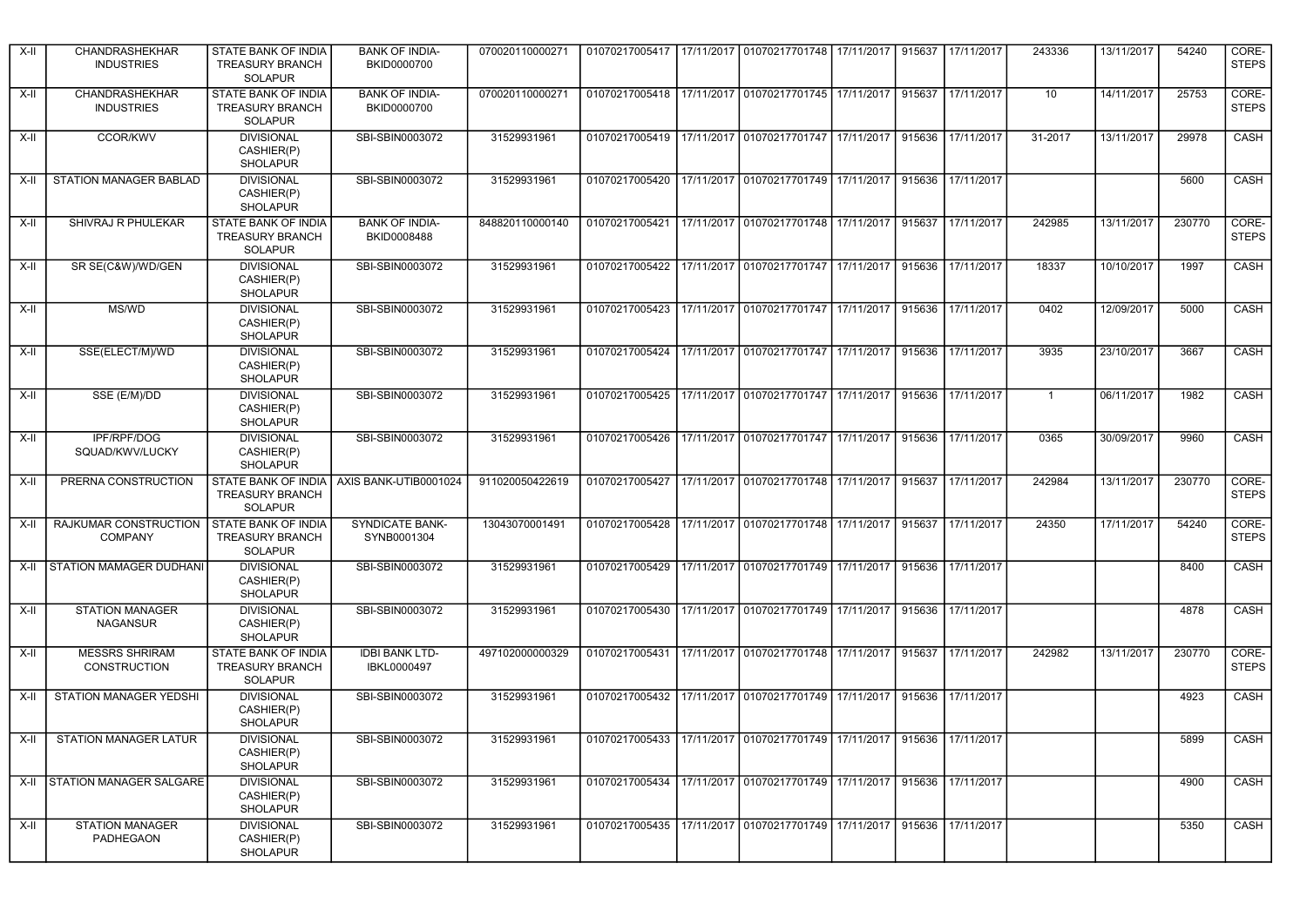| X-II  | <b>STATION MANAGER</b><br><b>RANJANGAON</b>  | <b>DIVISIONAL</b><br>CASHIER(P)<br><b>SHOLAPUR</b> | SBI-SBIN0003072 | 31529931961 |                                                                       | 01070217005436   17/11/2017   01070217701749   17/11/2017 |            |        | 915636 17/11/2017 |  | 4850 | CASH        |
|-------|----------------------------------------------|----------------------------------------------------|-----------------|-------------|-----------------------------------------------------------------------|-----------------------------------------------------------|------------|--------|-------------------|--|------|-------------|
| X-II  | <b>STATION MANAGER</b><br><b>BELVANDI</b>    | <b>DIVISIONAL</b><br>CASHIER(P)<br><b>SHOLAPUR</b> | SBI-SBIN0003072 | 31529931961 | 01070217005437                                                        | 17/11/2017 01070217701749 17/11/2017                      |            |        | 915636 17/11/2017 |  | 4550 | CASH        |
| X-II  | <b>STATION MANAGER</b><br>WADSINGE           | <b>DIVISIONAL</b><br>CASHIER(P)<br><b>SHOLAPUR</b> | SBI-SBIN0003072 | 31529931961 |                                                                       | 01070217005438   17/11/2017   01070217701750   17/11/2017 |            |        | 915636 17/11/2017 |  | 5750 | CASH        |
| X-II  | STATION MANAGER KEM                          | <b>DIVISIONAL</b><br>CASHIER(P)<br><b>SHOLAPUR</b> | SBI-SBIN0003072 | 31529931961 | 01070217005439   17/11/2017   01070217701750   17/11/2017             |                                                           |            |        | 915636 17/11/2017 |  | 5725 | CASH        |
| $X-H$ | <b>STATION MANAGER</b><br><b>PAREWADI</b>    | <b>DIVISIONAL</b><br>CASHIER(P)<br><b>SHOLAPUR</b> | SBI-SBIN0003072 | 31529931961 | 01070217005440                                                        | 17/11/2017   01070217701750   17/11/2017                  |            | 915636 | 17/11/2017        |  | 5750 | CASH        |
| X-II  | <b>STATION MANAGER</b><br><b>DHAVALAS</b>    | <b>DIVISIONAL</b><br>CASHIER(P)<br><b>SHOLAPUR</b> | SBI-SBIN0003072 | 31529931961 | 01070217005441   17/11/2017   01070217701750   17/11/2017             |                                                           |            |        | 915636 17/11/2017 |  | 5900 | CASH        |
| X-II  | DTC/DD                                       | <b>DIVISIONAL</b><br>CASHIER(P)<br><b>SHOLAPUR</b> | SBI-SBIN0003072 | 31529931961 | 01070217005442                                                        | 17/11/2017 01070217701750 17/11/2017                      |            |        | 915636 17/11/2017 |  | 2841 | CASH        |
| X-II  | <b>STATION MANAGER</b><br><b>BHALWANI</b>    | <b>DIVISIONAL</b><br>CASHIER(P)<br><b>SHOLAPUR</b> | SBI-SBIN0003072 | 31529931961 |                                                                       | 01070217005443 17/11/2017 01070217701750 17/11/2017       |            |        | 915636 17/11/2017 |  | 4550 | CASH        |
| X-II  | <b>STATION MANAGER POPHLAJ</b>               | <b>DIVISIONAL</b><br>CASHIER(P)<br><b>SHOLAPUR</b> | SBI-SBIN0003072 | 31529931961 | 01070217005444                                                        | 17/11/2017 01070217701750 17/11/2017                      |            |        | 915636 17/11/2017 |  | 4550 | CASH        |
| X-II  | <b>STATION MANAGER SAVALGI</b>               | <b>DIVISIONAL</b><br>CASHIER(P)<br><b>SHOLAPUR</b> | SBI-SBIN0003072 | 31529931961 | 01070217005445                                                        | 17/11/2017 01070217701750 17/11/2017                      |            | 915636 | 17/11/2017        |  | 5950 | CASH        |
| X-II  | <b>STATION MANAGER</b><br>HIRENANDURU        | <b>DIVISIONAL</b><br>CASHIER(P)<br><b>SHOLAPUR</b> | SBI-SBIN0003072 | 31529931961 |                                                                       | 01070217005446   17/11/2017   01070217701750   17/11/2017 |            |        | 915636 17/11/2017 |  | 5250 | CASH        |
| X-II  | <b>STATION MANAGER</b><br><b>TIKEKARWADI</b> | <b>DIVISIONAL</b><br>CASHIER(P)<br><b>SHOLAPUR</b> | SBI-SBIN0003072 | 31529931961 | 01070217005447 17/11/2017 01070217701750 17/11/2017                   |                                                           |            |        | 915636 17/11/2017 |  | 6890 | CASH        |
| X-II  | STATION MANAGER MOHOL                        | <b>DIVISIONAL</b><br>CASHIER(P)<br><b>SHOLAPUR</b> | SBI-SBIN0003072 | 31529931961 | 01070217005448                                                        | 17/11/2017 01070217701751                                 | 17/11/2017 | 915636 | 17/11/2017        |  | 6850 | <b>CASH</b> |
| X-II  | STATION MANAGER HOTGI                        | <b>DIVISIONAL</b><br>CASHIER(P)<br><b>SHOLAPUR</b> | SBI-SBIN0003072 | 31529931961 |                                                                       | 01070217005449   17/11/2017   01070217701751   17/11/2017 |            |        | 915636 17/11/2017 |  | 6660 | CASH        |
| X-II  | <b>STATION MANAGER BELAPUR</b>               | <b>DIVISIONAL</b><br>CASHIER(P)<br><b>SHOLAPUR</b> | SBI-SBIN0003072 | 31529931961 |                                                                       | 01070217005450 17/11/2017 01070217701751 17/11/2017       |            |        | 915636 17/11/2017 |  | 1964 | <b>CASH</b> |
| X-II  | <b>STATION MANAGER MARTUR</b>                | <b>DIVISIONAL</b><br>CASHIER(P)<br><b>SHOLAPUR</b> | SBI-SBIN0003072 | 31529931961 | 01070217005451                                                        | 17/11/2017 01070217701751 17/11/2017                      |            |        | 915636 17/11/2017 |  | 5986 | CASH        |
| $X-H$ | <b>STATION MANAGER</b><br>KURDUWADI          | <b>DIVISIONAL</b><br>CASHIER(P)<br>SHOLAPUR        | SBI-SBIN0003072 | 31529931961 | 01070217005452 17/11/2017 01070217701751 17/11/2017 915636 17/11/2017 |                                                           |            |        |                   |  | 8720 | CASH        |
| X-II  | STATION MANAGER BOROTI                       | <b>DIVISIONAL</b><br>CASHIER(P)<br><b>SHOLAPUR</b> | SBI-SBIN0003072 | 31529931961 | 01070217005453 17/11/2017 01070217701751 17/11/2017                   |                                                           |            |        | 915636 17/11/2017 |  | 5250 | CASH        |
| X-II  | <b>STATION MANAGER</b><br>SHRIGONDAROAD      | <b>DIVISIONAL</b><br>CASHIER(P)<br><b>SHOLAPUR</b> | SBI-SBIN0003072 | 31529931961 |                                                                       | 01070217005454 17/11/2017 01070217701751 17/11/2017       |            |        | 915636 17/11/2017 |  | 4869 | CASH        |